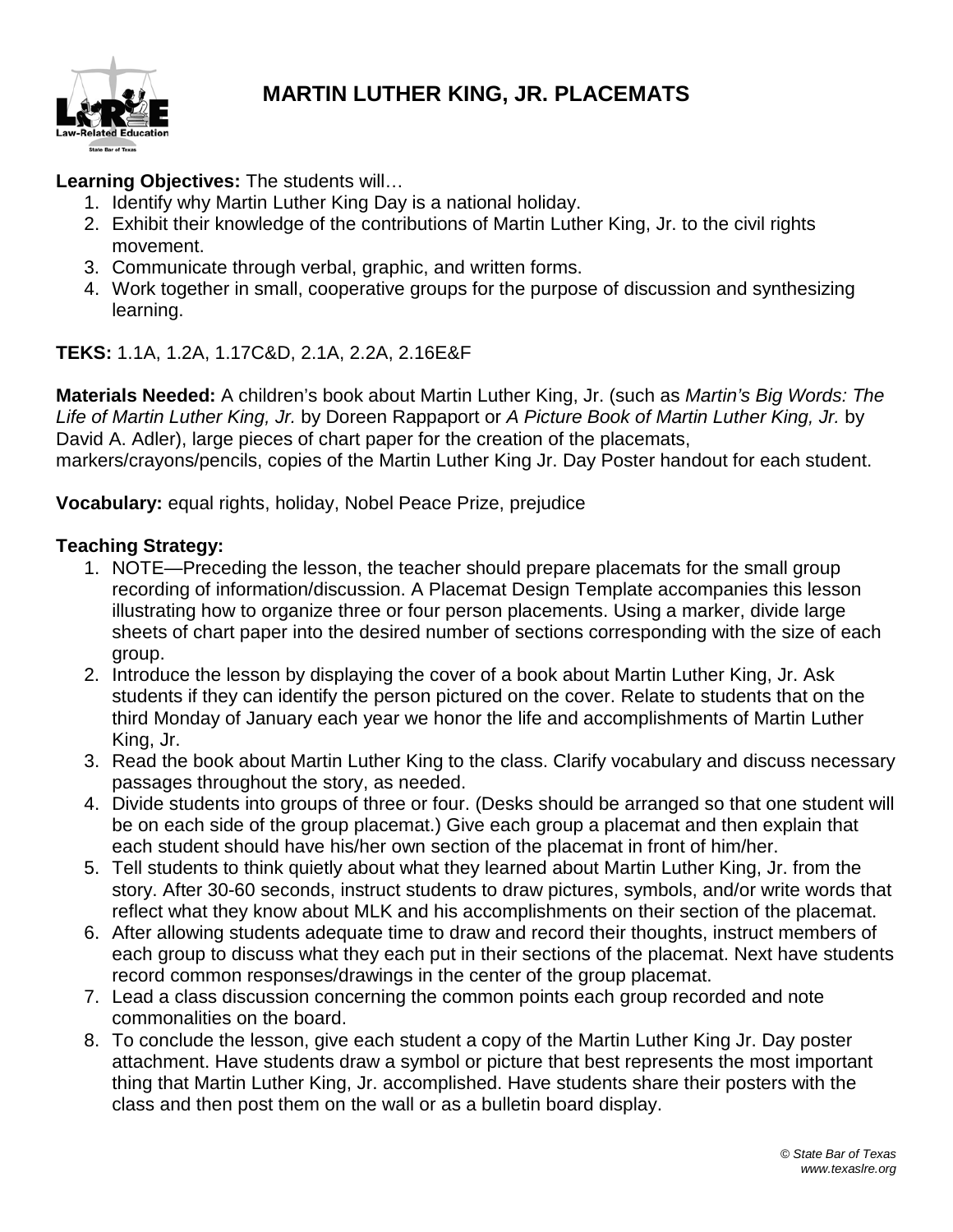## **Extension for Gifted/Talented:**

Have students write a 30 second announcement about why we celebrate Martin Luther King Day. If possible, provide the opportunity for the best announcement to be read over the school public address system on MLK Day at the beginning of the school day.

## **Placemat Design Templates:**



© *State Bar of Texas www.texaslre.org*